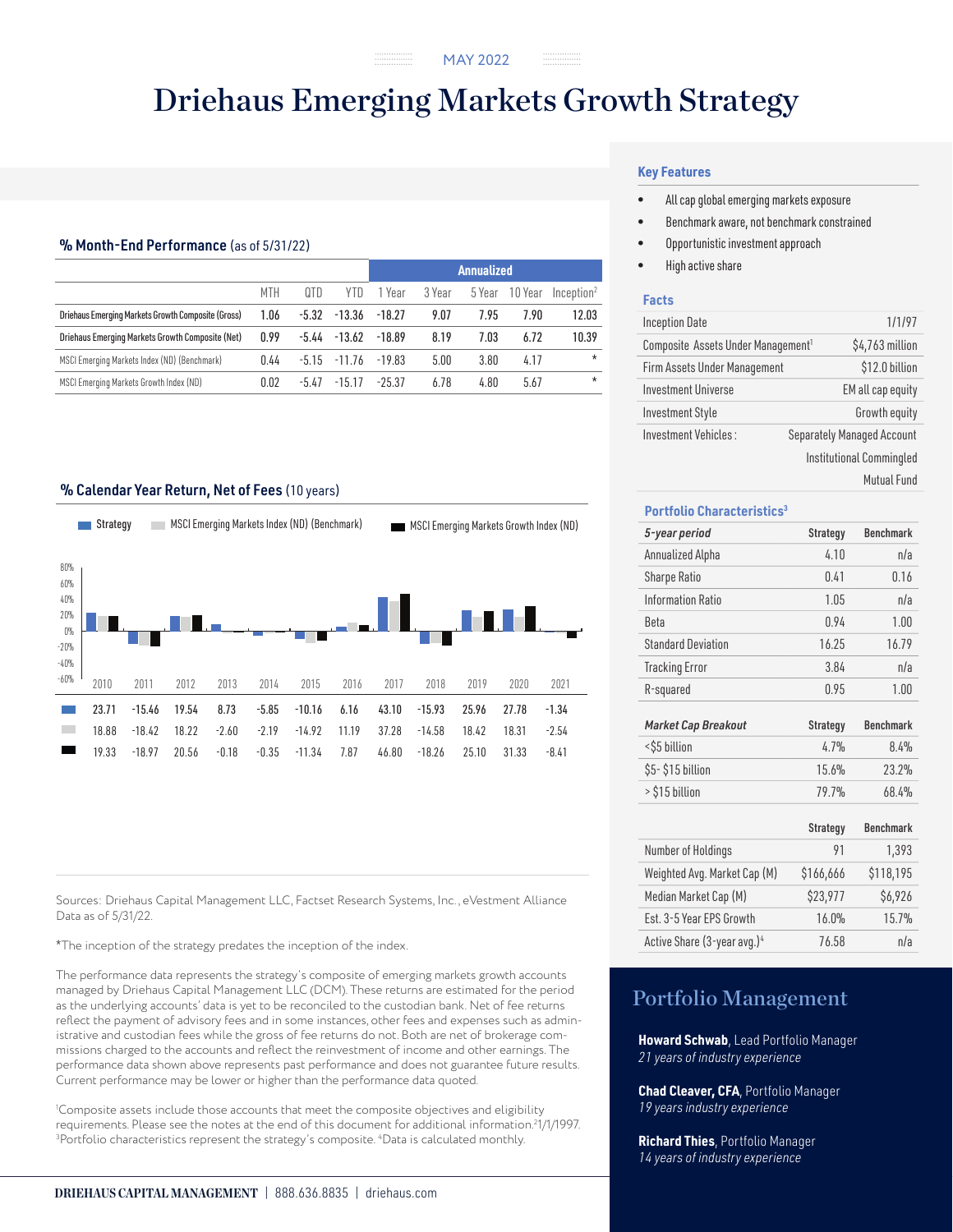## Sector Weights (%)

|                       | Comm.<br>Services | Consumer<br>Discretionary | Consumer<br><b>Staples</b> | Energy | Financials | Health Care | Industrials | Information<br>Technology | Materials | <b>Real Estate</b> | <b>Utilities</b> | Cash |
|-----------------------|-------------------|---------------------------|----------------------------|--------|------------|-------------|-------------|---------------------------|-----------|--------------------|------------------|------|
| Strategy              | 10.1              | 7.4                       | 8.0                        | 8.0    | 21.3       | 4.9         | 7.6         | 18.3                      | 5.0       | 1.9                | 2.0              | 5.6  |
| Benchmark             | 10.2              | 12.8                      | 6.0                        | 5.0    | 21.8       | კ.ტ         | 5.5         | 21.1                      |           |                    |                  | 0.0  |
| <b>Active Weights</b> | -0.1              | $-5.4$                    | 2.0                        | 3.0    | $-0.5$     | 1.3         | 2. i        | $-2.8$                    | $-4.$     | $-0.2$             | -0.7             | 5.6  |

|                             | Strategy | Benchmark | <b>Active Weights</b> |
|-----------------------------|----------|-----------|-----------------------|
| Argentina                   | 0.5      | 0.0       | 0.5                   |
| <b>Brazil</b>               | 5.2      | 5.6       | $-0.4$                |
| China/Hong Kong             | 21.7     | 30.6      | $-8.9$                |
| Greece                      | 0.4      | 0.2       | 0.2                   |
| India                       | 14.0     | 12.8      | 1.2                   |
| Indonesia                   | 3.3      | 1.9       | 1.4                   |
| Mexico                      | 3.3      | 2.3       | 1.0                   |
| Philippines                 | 0.3      | 0.8       | $-0.5$                |
| Qatar                       | 1.2      | 1.0       | 0.2                   |
| Saudi Arabia                | 2.7      | 4.3       | $-1.6$                |
| South Africa                | 3.5      | 3.7       | $-0.2$                |
| South Korea                 | 8.9      | 12.7      | $-3.8$                |
| Taiwan                      | 10.0     | 15.9      | $-5.9$                |
| <b>Thailand</b>             | 2.6      | 1.9       | 0.7                   |
| <b>United Arab Emirates</b> | 0.9      | 1.4       | $-0.5$                |
| Uruguay                     | 0.6      | 0.0       | 0.6                   |
| Vietnam                     | 0.5      | 0.0       | 0.5                   |
| $0$ ther $3$                | 14.9     | 0.4       | 14.5                  |
| Cash                        | 5.6      | 0.0       | 5.6                   |

# Country Weights (%) Top 5 Holdings<sup>1</sup> (as of 4/30/22)

| Company                                                       | Sector                        | Country     | % of Strategy |
|---------------------------------------------------------------|-------------------------------|-------------|---------------|
| Taiwan Semiconductor Manufacturing Co., Ltd.<br>Sponsored ADR | Information Technology        | Taiwan      | 7.2           |
| Samsung Electronics Co., Ltd.                                 | Information Technology        | South Korea | 5.2           |
| Tencent Holdings Ltd.                                         | <b>Communication Services</b> | China       | 3.4           |
| Reliance Industries Limited                                   | Energy                        | India       | 2.6           |
| PT Bank Central Asia Tbk                                      | <b>Financials</b>             | Indonesia   | 24            |

# Rolling Five-Year Returns, Net of Fees<sup>3</sup> Risk vs. Return (Five-Years)





Sources: Driehaus Capital Management LLC, Factset Research Systems, Inc., eVestment Alliance

Data as of 5/31/22. Benchmark: MSCI Emerging Markets Index (ND)

2 Represents companies domiciled in developed countries that have significant emerging markets exposures.

3 Net of fee returns. Returns are calculated from quarterly returns and shown for every one-quarter interval since the inception of the index (January 1999). The inception of the strategy predates the inception of the index. Data as of December 31, 2021.

<sup>1</sup> Holdings subject to change.